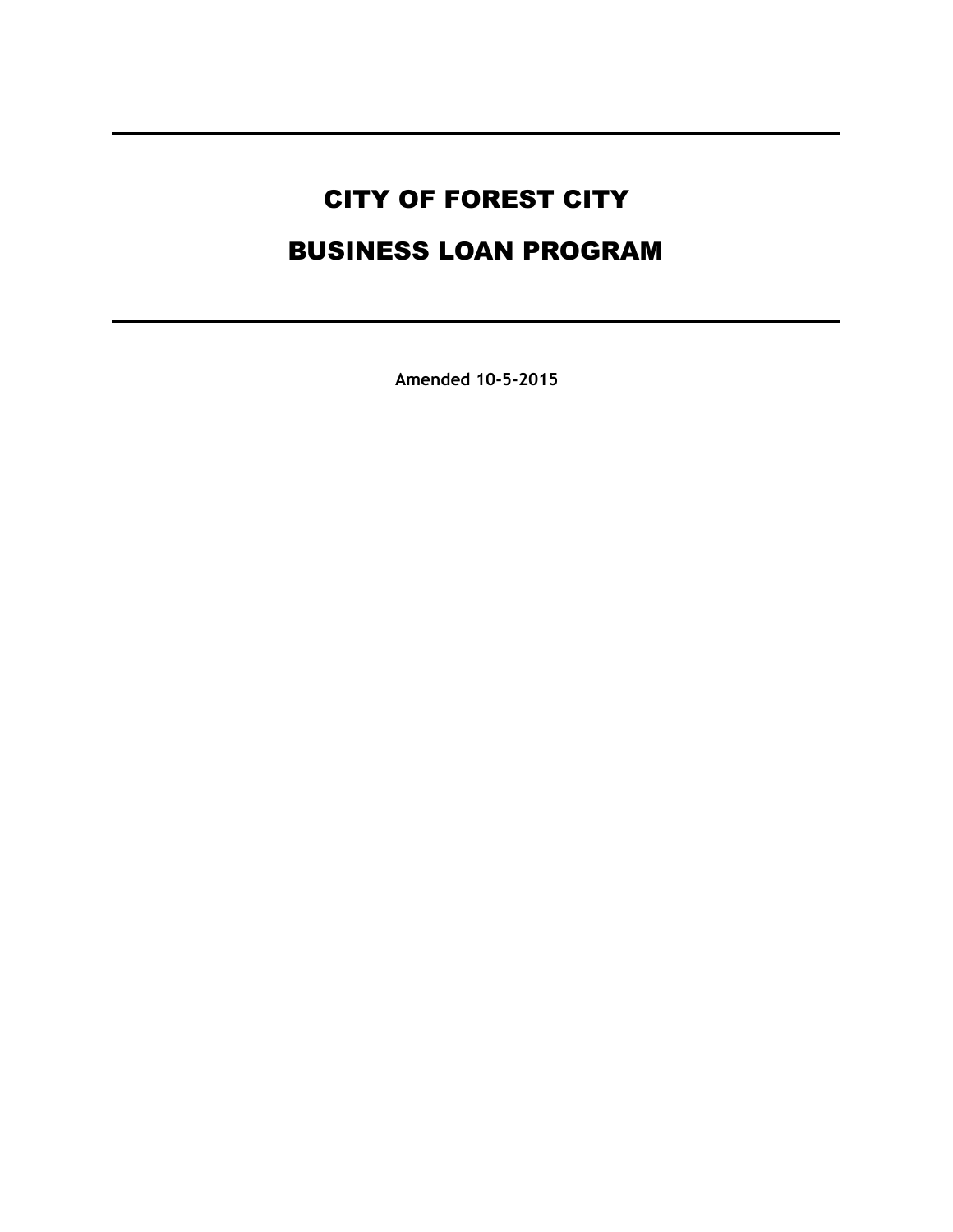### **Section**

#### **Purpose**

The purpose of the Revolving Loan Fund is to assist in the creation and expansion of small business in Forest City.

**1\_\_\_\_\_\_\_\_\_\_\_\_\_\_\_\_\_\_\_\_\_\_\_\_\_\_\_\_\_\_\_\_\_\_\_\_\_\_\_\_\_\_\_\_\_\_\_\_\_\_\_**

#### **Eligibility**

- 1. *Business Location***:** The business or proposed business must be located within the City limits of Forest City.
- 2. *Who May Apply***:** Persons 18 years and older may apply.
- 3. *Other Requirements***:** Applicants are allowed one loan per business per lifetime of the business. In the event of a second, separate business started, applicant must have any City loan paid off and be in good standing with the City.

#### **Loan Program**

- 1. Applications may be picked up at City Hall or the Forest City Economic Development Office.
- 2. *Maximum Funding Levels***:** The maximum loan shall not exceed \$15,000. The City Council may waive this maximum upon review of an application which in the determination of the City Council, there are significant factors regarding the economic impact the project brings to the community.
- 3. *Interest Rates:* The interest rate charged shall not exceed 5% per annum or be less than 0% per annum. Under no circumstance shall the loan program fund 100% of a project.
- 4. Current rates are 3 yr. fixed-fully amortizing 3%- 5 yr. 3.25% 7 yr. 3.75% 10 yr. with 5 yr. balloon 3.5%. Rates are subject to change and are estimated to be 1% under market. In the event an application otherwise may be bank funded, the interest rate may be set at the bank rate approved.
- 5. *Eligible Use of Funds***:** Awards of funds under this program shall be used for legitimate business expenses including but not limited to the following purposes:
	- a. Purchase of equipment, furnishings, and/or inventory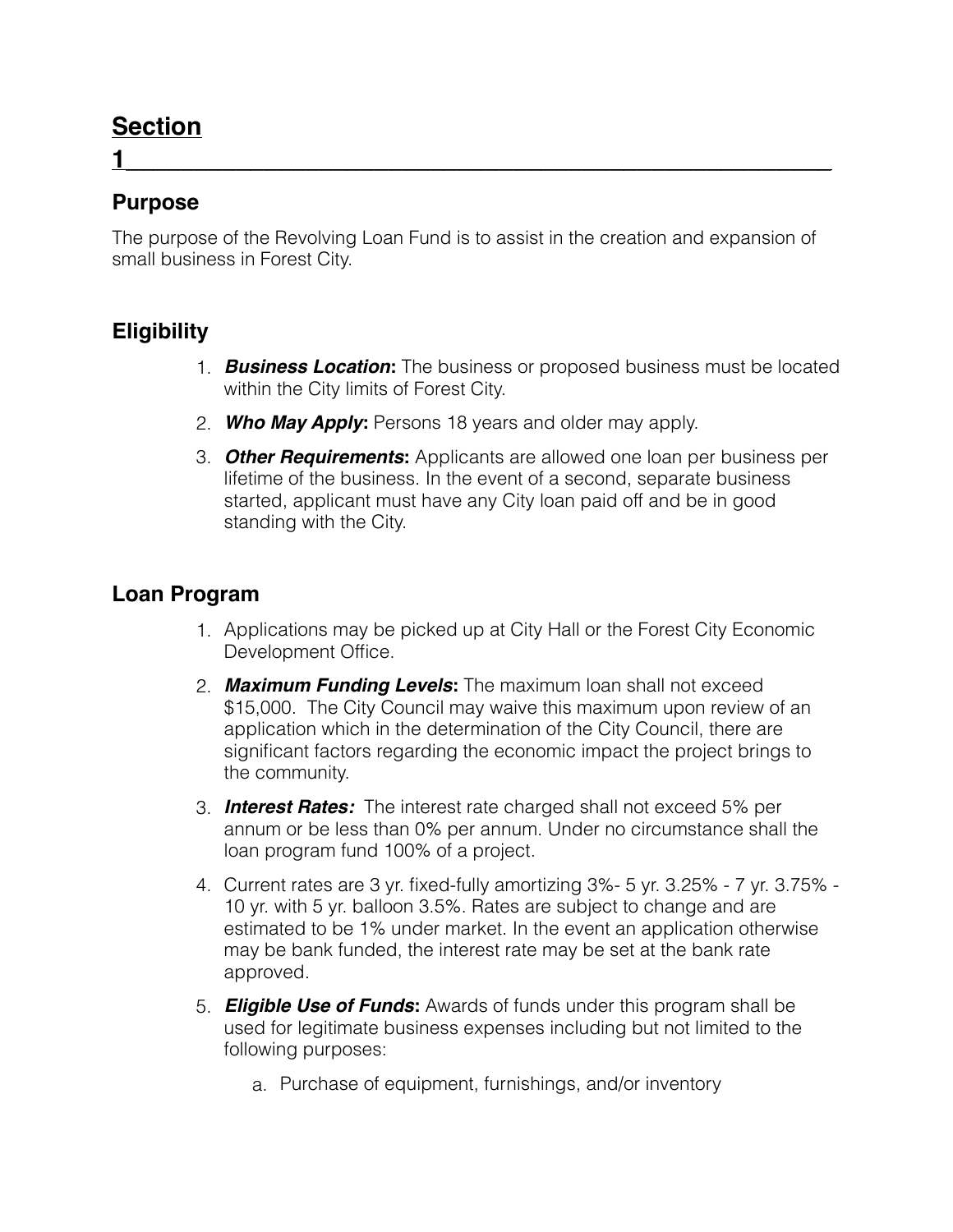- b. Purchase of and improvements to land and/or buildings
- c. Specific operating expense
- 6. *Ineligible Use of Funds***:** Loan proceeds shall not be used to refinance existing debt.
- 7. *Submittal Process***:** All applications and required information materials shall be submitted to the City of Forest City Business and Industry Committee in care of City Hall.
- 8. *Review Process***:** The Business and Industry Committee, on an ongoing basis, reviews all completed applications. Applications are first reviewed for completeness. If further information is required, the applicant will be notified and shall have three weeks to submit the requested information.

Applications are rated for funding by the Business and Industry Committee of the City Council. Representatives of the Small Business Development Center along with the Pappajohn Center of NIACC experienced in small business management and operation, may be used in consultation.

Recommendations by the Committee are submitted to the Council for final approval, denial or deferral. The Committee may recommend approving, denying, or deferring an application.

#### **Negotiations of Funds Awarded\_\_\_\_\_\_\_\_\_\_\_\_\_\_\_\_\_\_\_\_\_\_\_\_\_\_\_\_\_\_\_\_\_\_\_\_\_\_\_\_\_**

The Committee reserves the right to negotiate the amount, term, interest rate, and other conditions of the loan or grant prior to award.

The Committee may decline to award funds to a business if there is a negative credit report (e.g. bankruptcy, foreclosure, tax liens)

> 1. *Approval***:** Upon approval by the Committee and the Council, the applicant business will receive an approval letter, which will state the amount of the award, conditions of the award, any security agreements, and the amount of the monthly payments. Following notification of approval, the contract, notes, security investments, etc. are prepared for execution between the business owner and the City of Forest City. After execution of the documents, the business owner may request distribution of funds as needed. The time frame between final award date and disbursement of funds will generally be one to two months.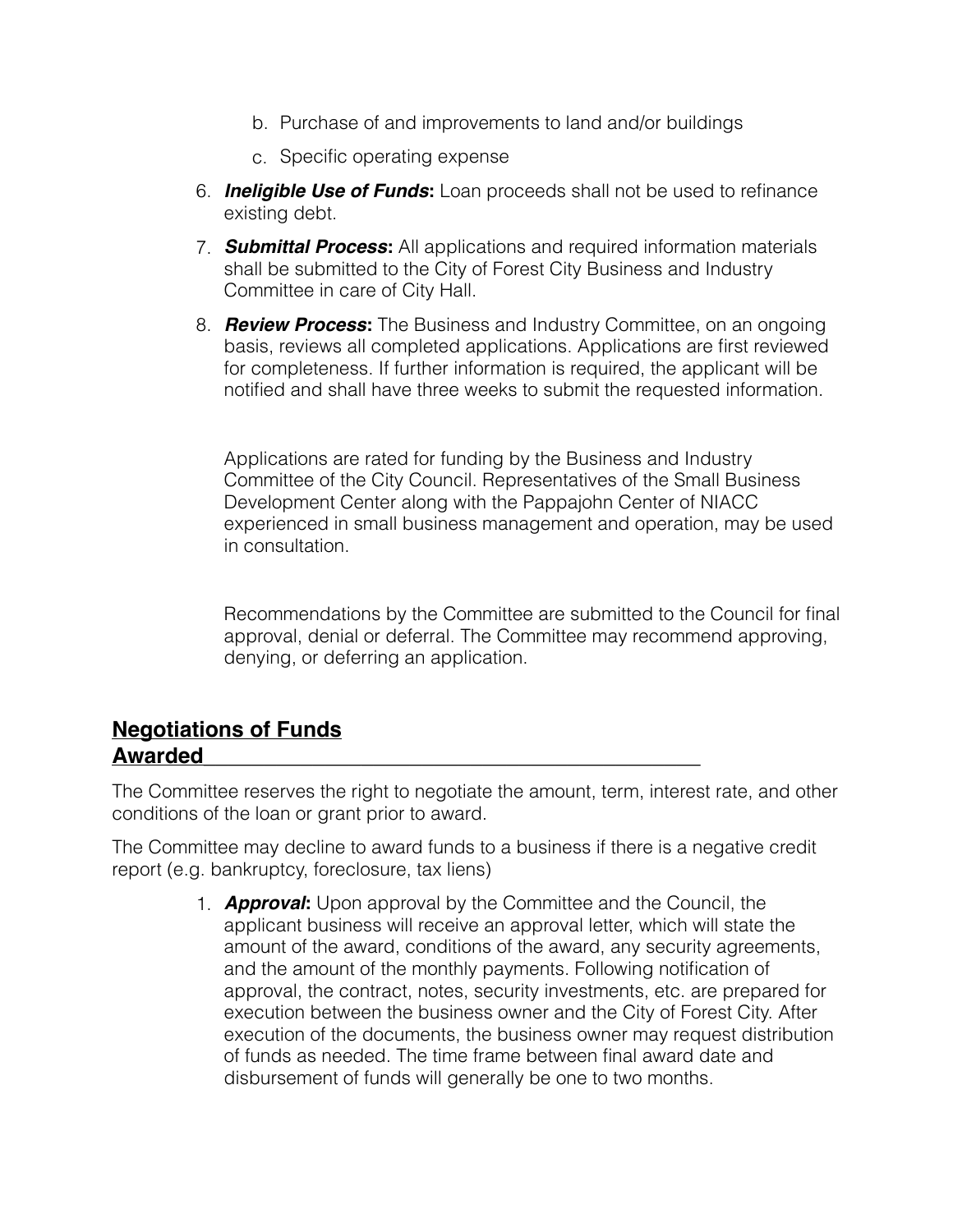- 2. *Deferral Process***:** The loan Review Committee may defer applications only one time. If all additional information requested is received within the three-week time frame, the application will be considered on the following month's agenda. If information is not received in a timely manner, second consideration will be delayed by 30 days. No application will be held for over 60 days. If the request for additional information is not answered the application will be denied.
- 3. *Reapplication***:** Upon denial by the Committee, an applicant cannot resubmit an application for 90 days (3 months) from the date of the denial letter.
- 4. *Default***:** When a loan is in default for a period of 60 days, the City Council will notify the City Attorney and request appropriate action.
- 5. *Misuse of Funds***:** A person receiving funds under this loan program may be subject to criminal penalties if it is determined that the person knowingly made a false statement in writing to procure economic development assistance from the City.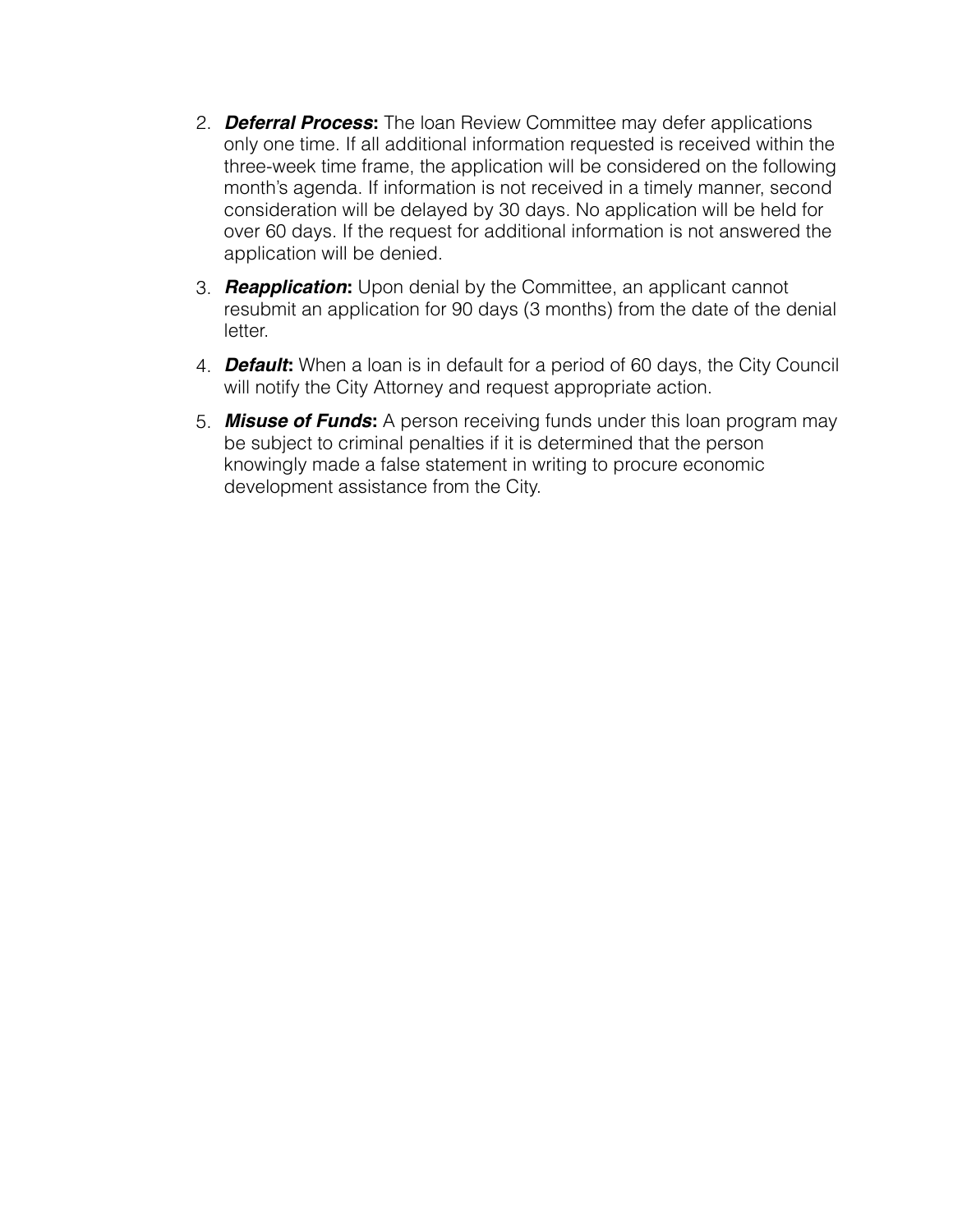## **CITY OF FOREST CITY APPLICATION FOR BUSINESS FINANCIAL ASSISTANCE**

|                                                                                                                                                                                                                                                                                                                                                                                             |              | DATE_______________ |
|---------------------------------------------------------------------------------------------------------------------------------------------------------------------------------------------------------------------------------------------------------------------------------------------------------------------------------------------------------------------------------------------|--------------|---------------------|
|                                                                                                                                                                                                                                                                                                                                                                                             |              |                     |
|                                                                                                                                                                                                                                                                                                                                                                                             |              |                     |
|                                                                                                                                                                                                                                                                                                                                                                                             | ZIP          |                     |
| $CODE$ $\qquad \qquad$                                                                                                                                                                                                                                                                                                                                                                      |              |                     |
| $\begin{picture}(150,10) \put(0,0){\dashbox{0.5}(10,0){ }} \put(15,0){\circle{10}} \put(15,0){\circle{10}} \put(15,0){\circle{10}} \put(15,0){\circle{10}} \put(15,0){\circle{10}} \put(15,0){\circle{10}} \put(15,0){\circle{10}} \put(15,0){\circle{10}} \put(15,0){\circle{10}} \put(15,0){\circle{10}} \put(15,0){\circle{10}} \put(15,0){\circle{10}} \put(15,0){\circle{10}} \put(15$ | <b>PHONE</b> |                     |
| <b>ADDRESS (IF</b>                                                                                                                                                                                                                                                                                                                                                                          |              |                     |
| <b>CONTACT (IF</b>                                                                                                                                                                                                                                                                                                                                                                          | DIFFERENT)   |                     |

#### **RELEASE OF INFORMATION CERTIFICATE**

#### **(NOTE: PLEASE READ CAREFULLY BEFORE SIGNING)**

I hereby give permission to the City of Forest City to research the company's history, make credit checks, contact the company's financial institution(s), and perform other related activities necessary for reasonable evaluation of this proposal. I understand that even though all information submitted to the City of Forest City relating to this application is subject to the Open Records Law, every effort will be made to treat this information as confidential. (1993 Iowa Code, Chapter 22.7 – "reports to government agencies that if released would give advantage to competitors and would serve no public purpose"). I hereby certify that all representations, warranties or statements made or furnished to the City of Forest City in connection with this application are true and correct in all material respects. I understand that it is a criminal violation under Iowa Law to engage in deception and knowingly make, or cause to be made, directly or indirectly, a false statement in writing for the purpose of procuring economic development financial assistance from the City of Forest City.

#### SIGNATURE OF COMPANY OFFICER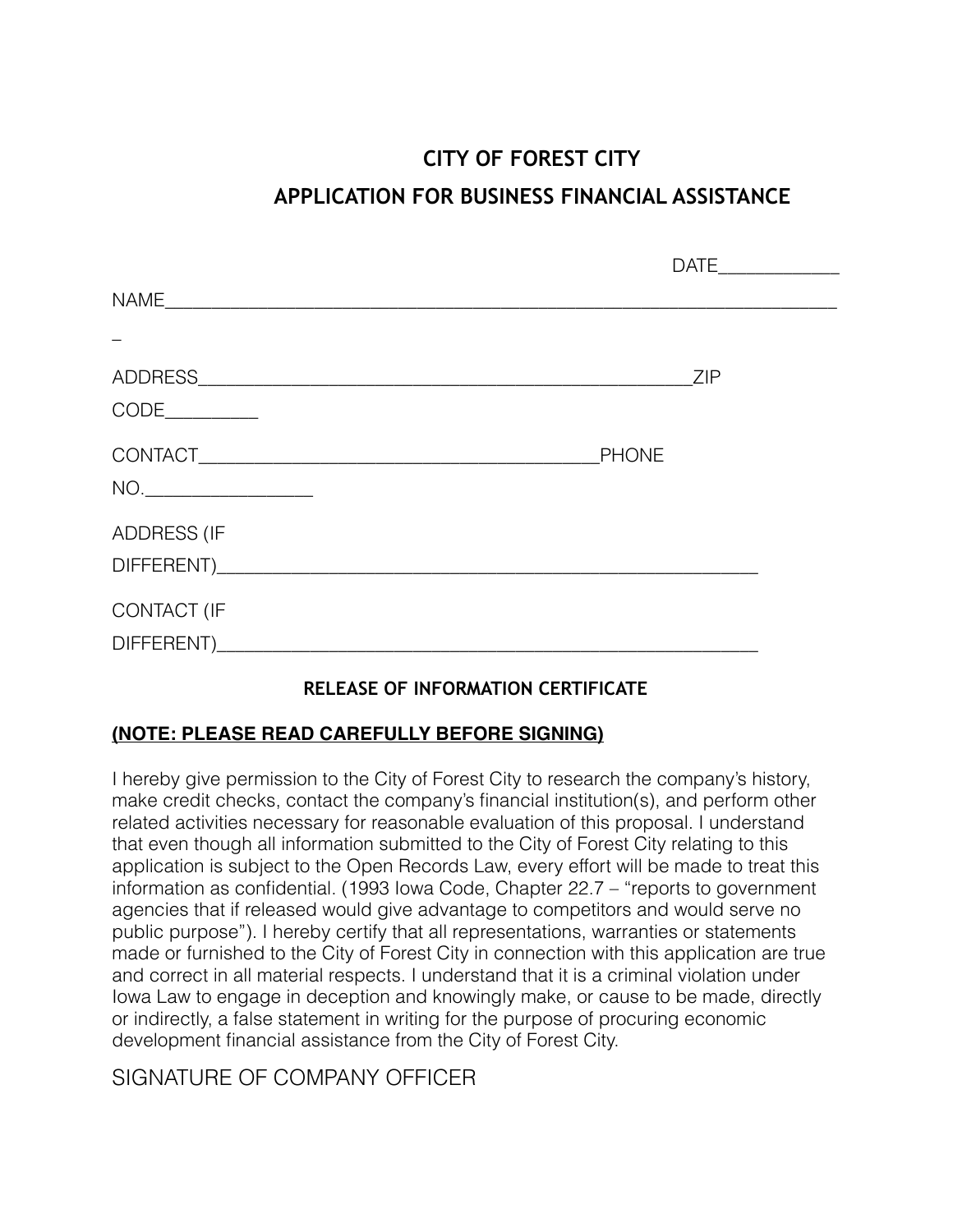NOTE: The City of Forest City will not provide assistance in situations where it is determined that any representation, warranty or statement made in connection with this application is incorrect, false, misleading or erroneous in any material respect. If assistance has already been provided by the City of Forest City prior to discovery of the incorrect, false or misleading representation, the City of Forest City may initiate legal action to recover City funds.

#### **FOR CITY USE ONLY: RECEIVED (DATE/ TIME)**

 $\overline{\phantom{a}}$ 

1. DESCRIPTION AND HISTORY OF BUSINESS: (If completed description is attached, please summarize here)

2. DESCRIBE IN DETAIL THE PROPOSED "PROJECT BEING UNDERTAKEN: (e.g. company relocation, plant expansion, remolding, new product line, refinancing, etc.) (If complete description is attached, please summarize here)

3. WILL THE PROJECT INVOLVE A TRANSFER OF OPERATION OR JOBS FROM ANY OTHER IOWA FACILITY OR REPLACE OPERATIONS OR JOBS CURRENTLY BEING PROVIDED BY ANOTHER IOWA COPMPANY? IF YES, PLEASE INDICATE THE FACILITY(S) AND/OR COMPANY(S) AFFECTED.

4. WHAT PERCENTAGE OF THE COMPANY'S SALES WILL BE OUTSIDE THE CITY OF FOREST CITY?

5. WHAT PERCENTAGE OF THE COMPANY'S SALES WILL BE OUTSIDE THE STATE OF IOWA?

6. WHAT DATE WILL THE PROJECT BEGIN?

\_\_\_\_\_\_\_\_\_\_\_\_\_\_\_\_\_\_\_\_\_\_\_\_\_\_\_\_\_\_\_\_\_\_\_\_\_\_\_\_\_\_\_\_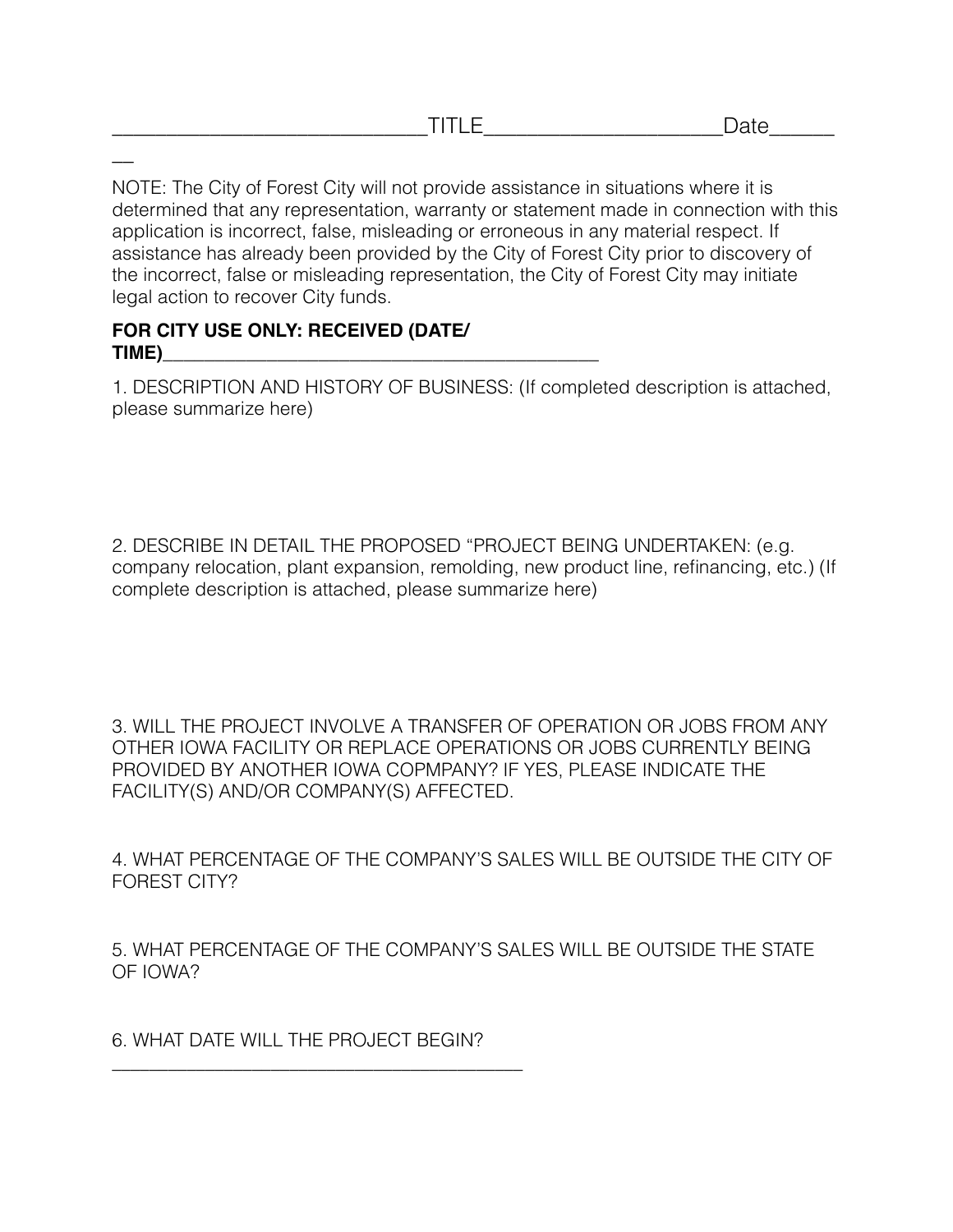#### BE COMPLETED?

\_\_\_\_\_\_\_\_\_\_\_\_\_\_\_\_\_\_\_\_\_\_\_\_\_\_

 (NOTE: Funds are not normally available until approximately one month after the City of

Forest City's actual approval)

7. HAS ANY PART OF THE PROJECT BEEN STARTED?\_\_\_\_\_\_\_\_YES\_\_\_\_\_\_\_\_NO

\_\_\_\_\_\_\_\_\_\_\_\_\_\_\_\_\_\_\_\_\_\_\_\_\_\_\_\_\_\_\_\_\_\_\_\_\_\_\_\_\_\_\_\_\_\_\_\_\_\_\_\_\_\_\_\_\_\_\_\_\_\_

8. HOW MANY EMPLOYEES ARE CURRENTLY EMPLOYED BY THE COMPANY?

(Total employment including all locations, subsidiaries, divisions, etc. worldwide)

\_\_\_\_\_\_\_\_\_\_\_\_\_\_\_\_\_\_\_\_\_\_\_\_\_\_\_\_\_\_\_\_\_\_\_\_\_\_\_\_\_\_\_\_\_\_\_\_\_\_\_\_\_\_\_\_\_\_\_\_\_\_\_\_\_\_\_\_\_\_\_\_\_\_\_\_\_\_

IF THIS COMPANY HAS MORE THAN ONE FACILITY, HOW MANY FULL-TIME EMPLOYEES ARE AT THE FACILITY AFFECTED BY THIS PROPOSAL?

9. IF AWARDED FUNDS, HOW MANY NEW, FULL-TIME EMPLOYEES WILL YOU ADD TO THE PAYROLL WITHIN 12, 24, AND 60 MONTHS OF THE AWARD DATE? The business acknowledges if it fails to create the jobs pledged below by the end of the project period (usually 24 months from the date of the City of Forest City award), it will reimburse the City of Forest City for the employment shortfall.

FULL-TIME:

| 12 Months  | 24 Months    | 60 Months                                                                                |
|------------|--------------|------------------------------------------------------------------------------------------|
|            | (Cumulative) | (Cumulative)                                                                             |
| PART-TIME: |              |                                                                                          |
| 12 Months  | 24 Months    | 60 Months                                                                                |
|            | (Cumulative) | (Cumulative)                                                                             |
|            |              |                                                                                          |
|            |              | ***** DDED. EI 11. IDA. I 1. AN I 1. IN I 1. ADA. 14. II I 1. DE DETAINTE IN THE AITH AF |

10. IF AWARDED FUNDS, HOW MANY JOBS WILL BE RETAINED IN THE CITY OF FOREST CITY?

\_\_\_\_\_\_\_\_\_\_\_\_\_\_\_\_\_\_\_\_\_\_\_\_\_\_\_\_\_\_\_\_\_\_\_\_\_\_\_\_\_\_\_\_\_\_\_\_\_\_\_\_\_\_\_\_\_\_\_\_\_\_\_\_\_\_\_\_\_\_\_\_\_\_\_\_\_\_

11. WHAT IS THE ESTIMATED ANNUAL PAYROLL FOR THE NEW EMPLOYEES RESULTING FROM THIS PROJECT?

| 4C <sub>T</sub>                 |     | ∩rd i<br>--   |
|---------------------------------|-----|---------------|
| $\cdot$<br>ו טו                 | วnd | .             |
| $\sim$<br>$\tilde{\phantom{a}}$ | vu. | $-\mathbf{v}$ |

(Cumulative) (Cumulative)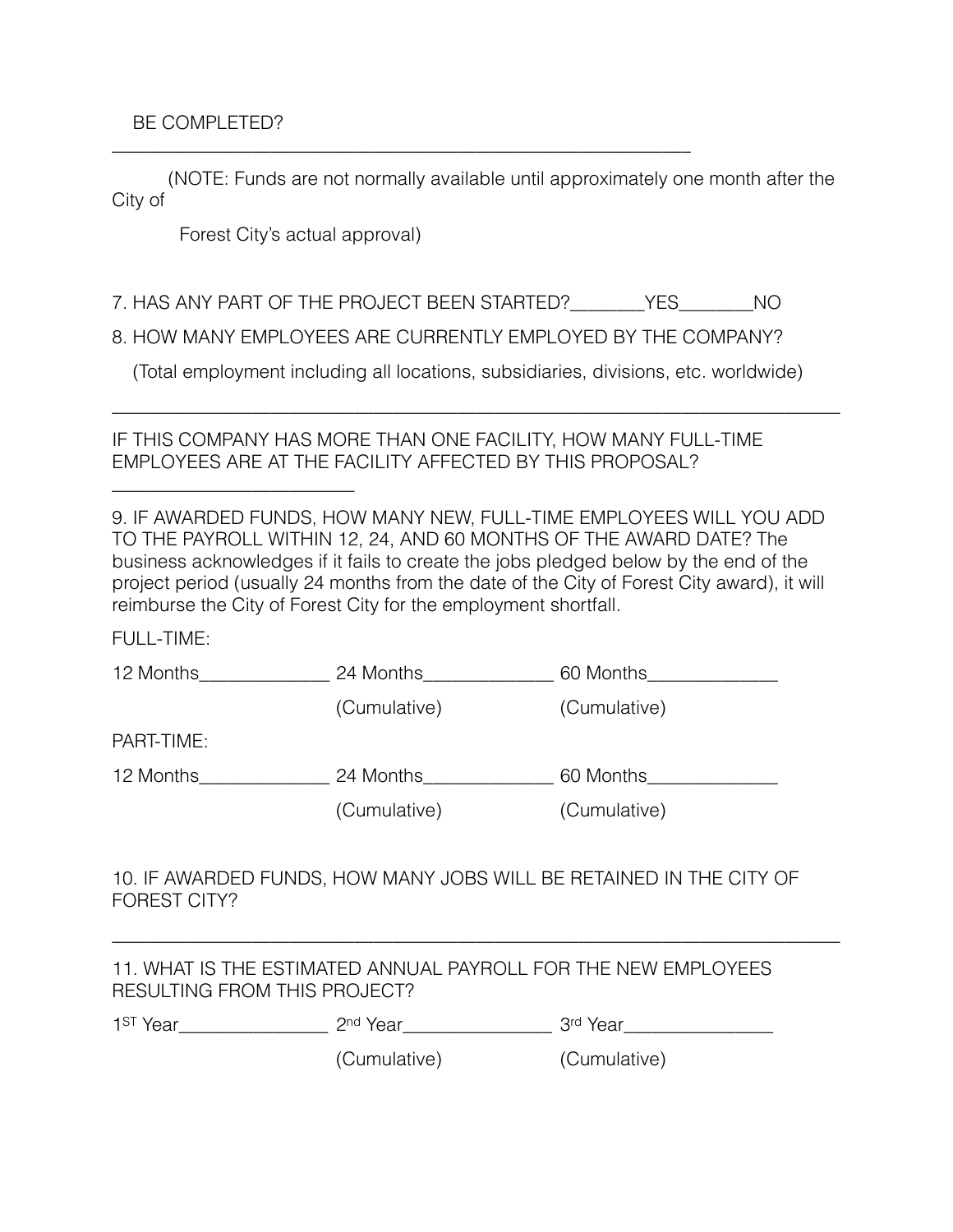12. WHAT IS THE ANNUAL PAYROLL FOR THE RETAINED EMPLOYEES RESULTING FROM THIS PROJECT?

1st Year\_\_\_\_\_\_\_\_\_\_\_\_\_\_\_\_\_\_\_\_\_ 2nd Year\_\_\_\_\_\_\_\_\_\_\_\_\_\_\_\_\_\_\_\_\_\_\_\_\_3rd Year\_\_\_\_\_\_\_\_\_\_\_\_\_\_\_\_\_\_\_\_\_\_\_\_\_\_\_\_

(Cumulative) (Cumulative)

13. WHAT IS THE AVERAGE WAGE RATE (NOT INCLUDING FRINGE BENEFITS) PROJECTED TO BE FOR THE NEW EMPLOYEES?

14. WHAT IS THE AVERAGE WAGE RATE (NOT INCLUDING FRINGE BENEFITS) FOR RETAINED EMPLOYEES?

15. WILL ANY OF THE CURRENT EMPLOYEES LOSE THEIR JOBS IF THE PROJECT DOES NOT PROCEED? \_\_\_\_\_\_\_\_\_\_\_\_YES \_\_\_\_\_\_\_\_\_\_\_\_\_\_NO

16. IF YES, HOW MANY?\_\_\_\_\_\_\_\_\_\_\_\_\_\_\_\_ EXPLAIN WHY:

\_\_\_\_\_\_\_\_\_\_\_\_\_\_\_\_\_\_\_\_\_\_\_\_\_\_\_\_\_\_\_\_\_\_\_\_\_\_\_\_\_\_\_\_\_\_\_\_\_\_\_\_\_\_\_

17. WHAT OTHER IOWA COMPANIES COULD BE CONSIDERED TO BE YOUR COMPETITORS?

\_\_\_\_\_\_\_\_\_\_\_\_\_\_\_\_\_\_\_\_\_\_\_\_\_\_\_\_\_\_\_\_\_\_\_\_\_\_\_\_\_\_\_\_\_\_\_\_\_\_\_\_\_\_\_\_\_\_\_\_\_\_\_\_\_\_\_

18. HOW WILL THIS PROJECT BENEFIT THE CITY OF FOREST CITY AND WINNEBAGO COUNTY?

19. IDENTIFY ALL AGENCIES OR INSTITUTIONS INVOLVED IN THE PROJECT AND WHAT THEIR INVOLVEMENT IS:

SUMMARY OF PROJECT COSTS AND PROPOSED FINANCING SOURCES

| <b>USE OF FUNDS</b>         |      | <b>SOURCE</b> |   |              |   |
|-----------------------------|------|---------------|---|--------------|---|
| Activity                    | Cost | A             | B | $\mathsf{C}$ | D |
| Land Acquisition            |      |               |   |              |   |
| Site Acquisition            |      |               |   |              |   |
| <b>Building Acquisition</b> |      |               |   |              |   |
| Machinery & Equipment       |      |               |   |              |   |
| <b>Working Capital</b>      |      |               |   |              |   |
| (Detail):                   |      |               |   |              |   |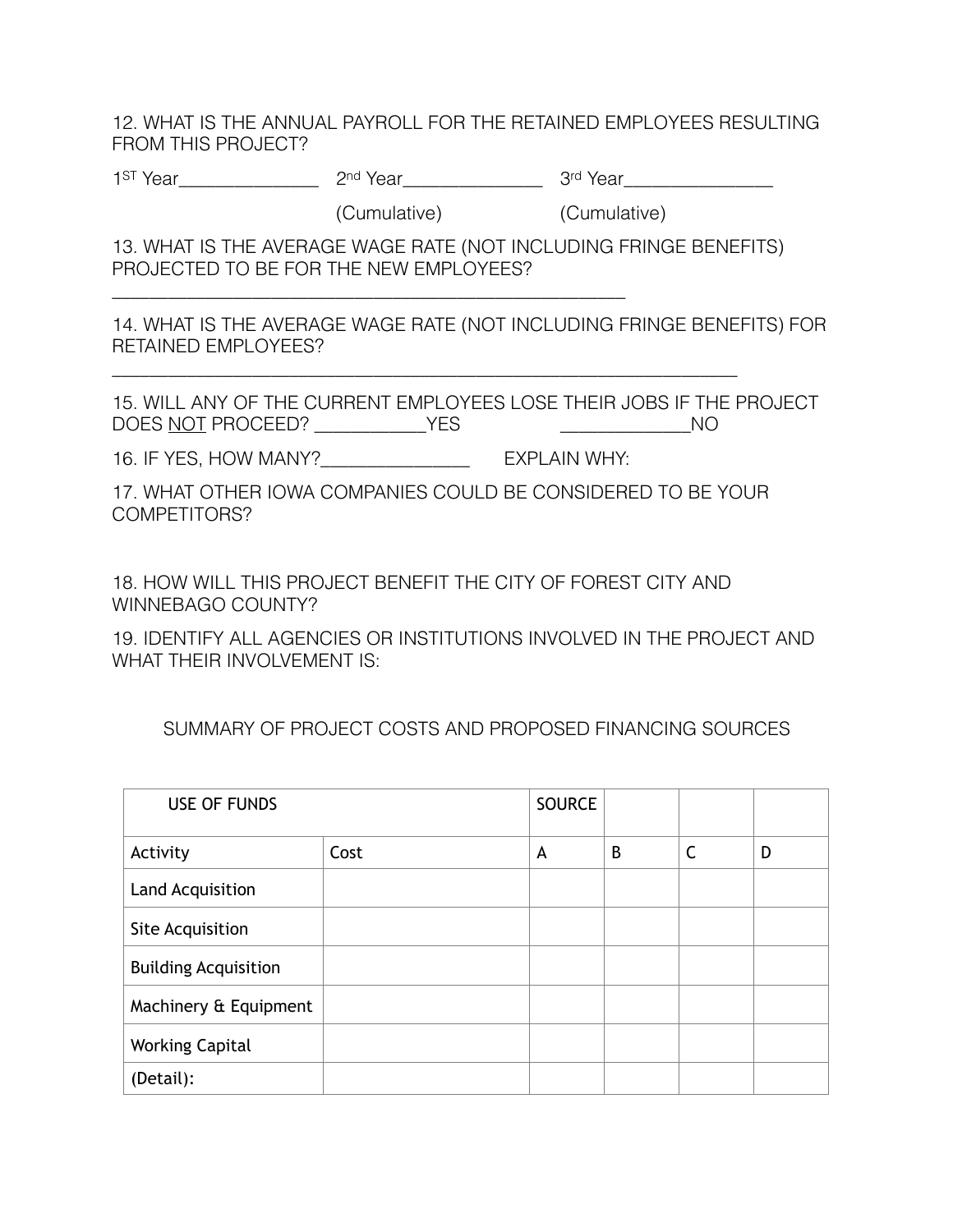| Other |  |  |  |
|-------|--|--|--|
| Other |  |  |  |
| Other |  |  |  |
| Other |  |  |  |

20. EXPLAIN WHY ASSISTANCE IS NEEDED FROM THE CITY OF FOREST CITY, AND WHY IT CANNOT BE OBTAINED ELSEWHERE. SPECIFIC SUPPORTING DOCUMENTATION EVIDENCED BY CASH FLOW STATEMENTS, INCOME STATEMENTS, BALANCE SHEETS, BANK LOAN APPLICATION, ETC. IS REQUESTED.

21. EXPLAIN REQUEST FOR SPECIFIC TYPE OF ASSISTANCE (FORGIVABLE LOAN VS. LOAN, ETC). IF MARKET RATE LOAN IS NOT SUFFICIENT, WHY NOT?

| 22. WHAT TYPE OF SECURITY AND IN WHAT AMOUNT WILL THE ASSISTED          |
|-------------------------------------------------------------------------|
| BUSINESS PROVIDE THE CITY OF FOREST CITY? IF NO SECURITY IS OFFERED, AN |
| EXPLANATION MUST BE PROVIED.                                            |

| <b>MORTGAGE</b> | <b>WHAT SENIORITY/</b> |
|-----------------|------------------------|
|                 |                        |

POSITION\_\_\_\_\_\_\_\_\_\_\_\_\_\_\_\_\_\_\_

| <b>LIEN ON</b>  | <b>WHAT SENIORITY/</b> |
|-----------------|------------------------|
| <b>POSITION</b> |                        |

PERSONAL GURANTEE

 $\mathcal{S}$ 

OTHER\_\_\_\_\_\_\_\_  $\frac{1}{2}$ 

NONE (IF NONE, PLEASE EXPLAIN)

23. GENERALLY A DECISION BY THE CITY OF FOREST CITY ON THIS APPLICATION CAN BE EXPECTED WITHIN 30 DAYS OF RECEIPT OF APPLICATION. IS THERE AN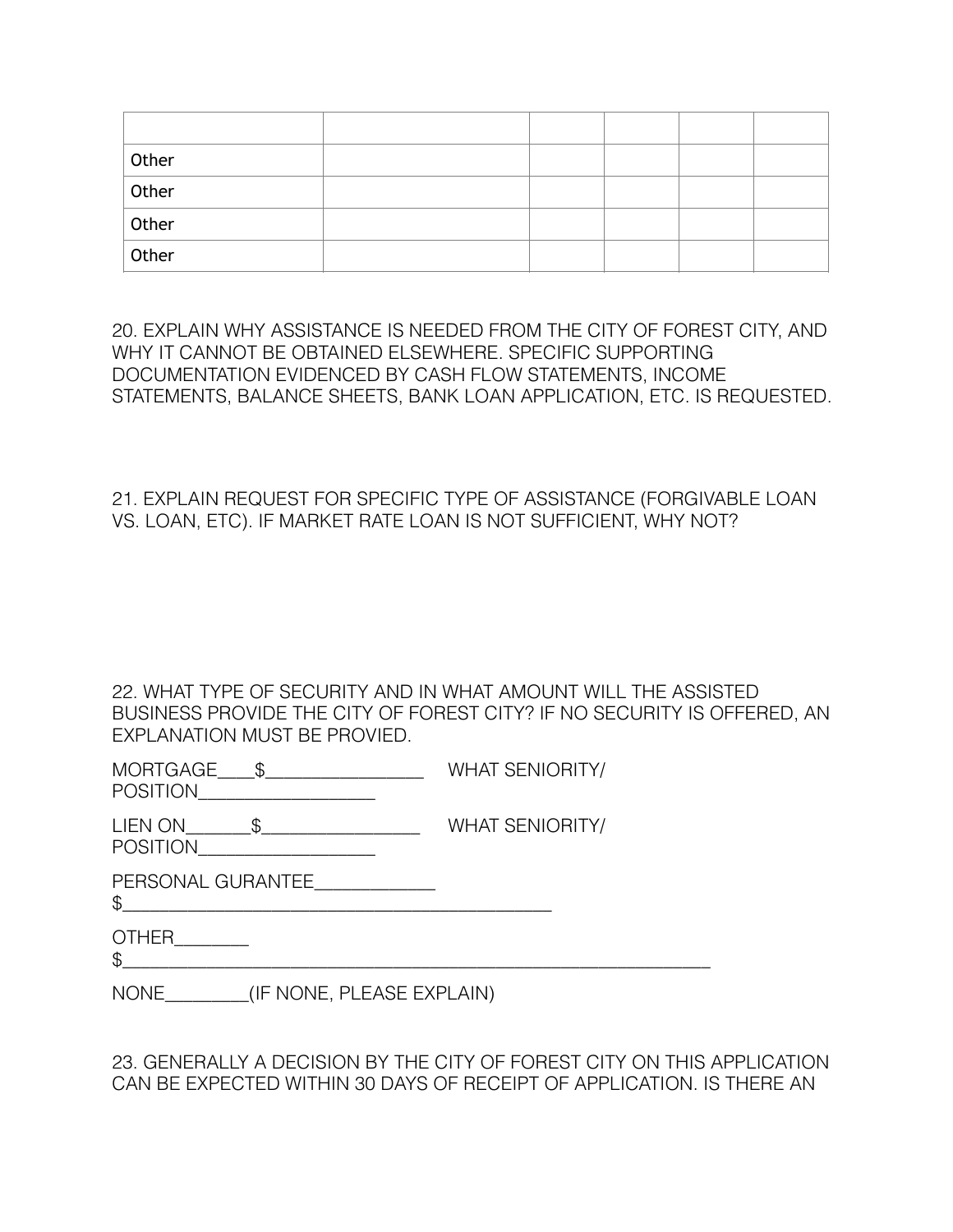URGENT NEED FOR A MORE IMMEDIATE DECISION (i.e. 1-2 WEEKS) ON THIS APPLICATION?

WHY)

\_\_\_\_\_\_\_\_\_\_\_\_\_\_\_\_\_\_\_\_\_\_\_\_\_\_\_\_\_\_\_\_\_\_\_\_\_\_\_\_\_\_\_\_\_\_\_\_\_\_\_\_\_\_\_\_\_\_\_\_

\_\_\_\_\_\_\_\_\_\_\_\_\_\_\_\_\_\_\_\_\_\_\_\_\_\_\_YES \_\_\_\_\_\_\_\_\_\_\_\_\_\_\_\_\_\_\_NO (IF YES,

24. IS THE COMPANY WILLING TO GIVE HIRING PREFERENCE TO FOREST CITY RESIDENTS OR RESIDENTS OF IOWA?

25. IS THE COMPANY WILLING TO GIVE HIRING PREFERENCE TO FORMER EMPLOYEES OF ANY BUSINESS MERGED OR ACQUIRED BY THE COMPANY WITHIN THREE YEARS?

26. HAS THE BUSINESS BEEN CITED OR CONVICTED FOR VIOLATIONS OF ANY FEDERAL OR STATE LAWS OR REGULATIONS WITHIN THE LAST FIVE YEARS (INCLUDING ENVIRONMENTAL OR SAFETY REGULATIONS)? \_\_\_\_\_\_\_\_\_\_\_\_\_\_IF YES, PLEASE EXPLAIN CIRCUMSTANCES

27. WILL YOUR BUSINESS BE UTILIZING, OR BE LOCATED ON PROPERTY ON WHICH IS LOCATED, UNDERGROUD TANKS (WHETHER OR NOT IN CURRENT USE) FOR THE STORAGE OF PETROLEUM PRODUCTS, AGRICULTURAL OR OTHER CHEMICALS, WASTE OIL OR OTHER LIQUID WASTE, OR ANY OTHER INFLAMMABLE, CORROSIVE, REACTIVE OR EXPLOSIVE LIQUID OR GAS? WILL YOU BE STORING ABOVE GROUND, ON OR ABOUT YOUR BUSINESS PREMISES, IN TANKS OR OTHERWISE, FOR ANY LENGTH OF TIME OR FOR ANY PURPOSE, ANY LIQUID OR GAS OR ANY FLAMMABLE, CORROSIVE, REACTIVE OR EXPLOSIVE SOLID, EXCLUDING ORDINARY REFUSE?

\_\_\_\_\_\_\_\_\_\_\_\_YES \_\_\_\_\_\_\_\_\_\_\_\_\_\_NO IF YES, SPECIFY

28. WILL YOU BE TREATING, TRANSPORTING OR DISPOSING OF ANY LIQUID, GAS OR SOLID EITHER ON OR ABOUT YOUR BUSINESS PREMISES OR AT A LANDFILL OR OTHER TREATMENT FACILITY, OR UPON ANY PUBLIC STREET OR HIGHWAY, OR ON ANY WATERWAY OR BODY OF WATER, OR IN ANY AIRCRAFT?

YES \_\_\_\_\_\_\_\_\_\_\_\_\_NO IF YES, PLEASE SPECIFY SUBSTANCE AND WHAT YOU WILL BE DOING WITH IT.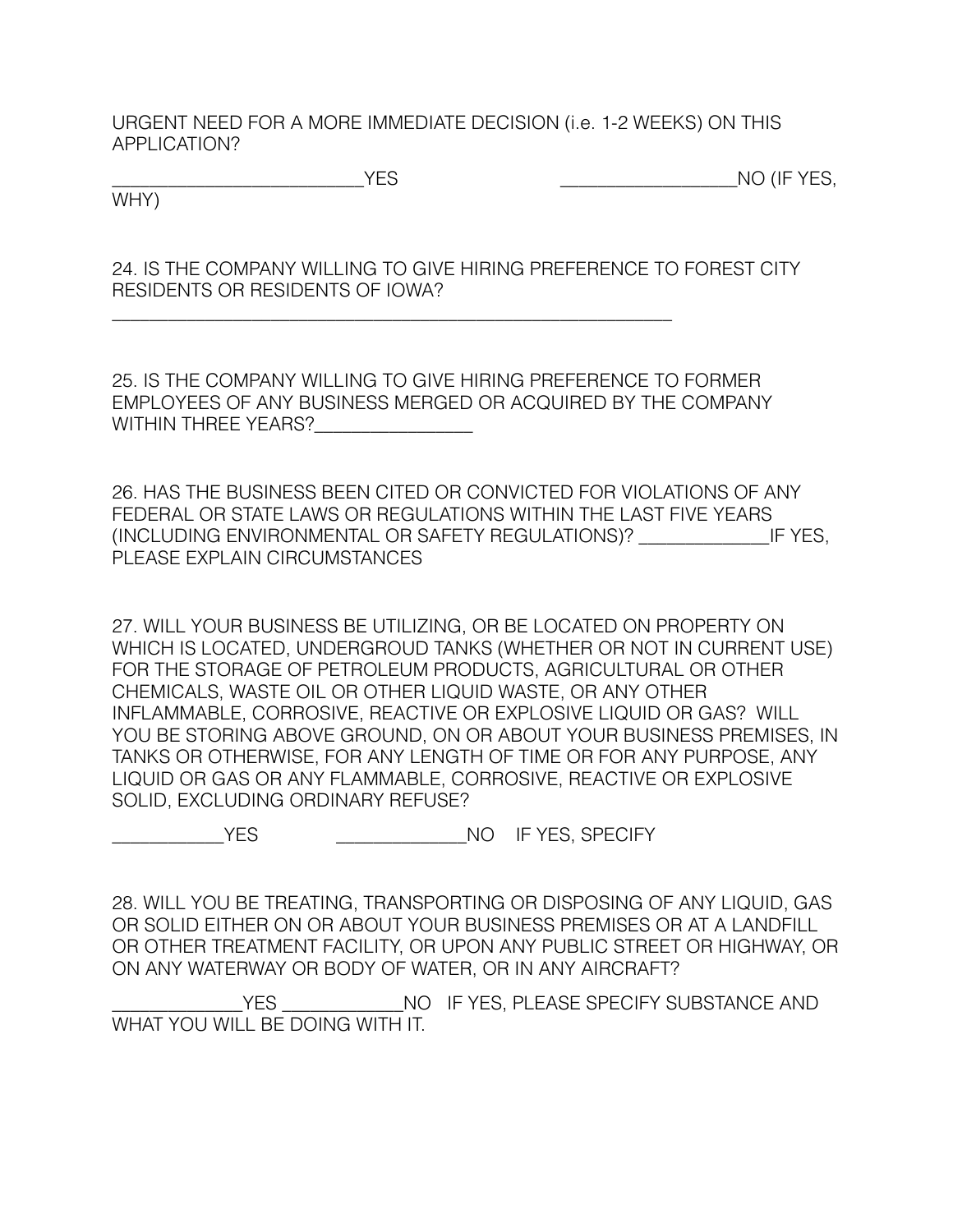29. IF THE BUSINESS GENERATES SOLID OR HAZARDOUS WASTE, IT IS REQUIRED TO SUBMIT AN AUDIT AND MANAGEMENT PLAN TO REDUCE THE AMOUNT OF THAT WASTE AND TO SAFELY DISPOSE OF THE WASTE. FOR THE PURPOSES OF MEETING THIS REQUIREMENT, THE BUSINESS IN LIEU OF PROVIDING IN-HOUSE AUDITS, MAY SUBMIT AUDITS COMPLETED BY EITHER THE WASTE MANAGEMENT AUTHORITY OF THE DEPARTMENT OF NAUTRAL RESOURCES OR THE IOWA WASTE REDUCTION CENTER AT THE UNIVERSITY OF NORTHERN IOWA. IF AN AUDIT AND MANAGEMENT PLAN ARE NOT SUBMITTED, THE CITY OF FOREST CITY SHALL NOT PROVIDE ASSISTANCE UNTIL IT IS SUBMITTED.

30. WILL ANY PART OF THE PROJECT TAKE PLACE IN A 100 YEAR FLOOD PLAN?

\_\_\_\_\_\_\_\_\_\_\_\_YES \_\_\_\_\_\_\_\_\_\_\_\_NO

31. REQUIRED ATTACHMENTS. CHECK OFF EACH ONE SUBMITTED. IF NOTSUBMITTED EXPLAIN WHY.

\_\_\_\_LIST OF POSITIONS AND HOURLY RATES FOR EACH CURRENT JOB CLASSIFICATION AND FOR THOSE JOBS TO BE CREATED.

\_\_\_\_BUSINESS PLAN

\_\_\_\_PROFIT/LOSS STATEMENTS (3 YEAR HISTORICAL AND 2 YEAR PROJECTIONS).

\_\_\_\_BALANCE SHEETS (3 YEAR HISTORICAL AND 2 YEAR PROJECTIONS INCLUDING AGED ACCOUNTS RECEIVABLE SCHEDULE, AGED ACCOUNTS PAYABLE SCHEDULE AND A SCHEDULE OF OTHER DEBT.

\_\_\_\_LETTERS OF COMMITMENT OF FUNDS (FROM BANKS, APPLICANT).

\_\_\_\_DESCRIPTION OF STANDARD FRINGE BENEFITS PROVIDED TO EMPLOYEES.

\_\_\_\_COPIES OF THE COMPANY'S QUARTERLY IOWA "EMPLOYERS CONTRIBUTION AND PAYROLL REPORT" FOR THE PAST YEAR AND COPY OF THE MOST RECENT MONTHLY PAYROLL REGISTER.

\_\_\_\_MAP INDICATING THE LOCATION OF THE PROJECT.

\_\_\_\_FOR PROJECTS THAT INCLUDE CONSTRUCTION AND MACHINERY OR EQUIPMENT PURCHASES, ATTACH COST ESTIAMTES.

\_\_\_\_CERTIFICATE OF INCUMBENCY LISTING THE CURRENT BOARD OF DIRECTORS AND CURRENT OFFICERS IF A CORPORATION OR A LISTING OF THE GENERAL PARTNERS IF A PARTNERSHIP.

\_\_\_\_CORPORATE RESOLUTION AUTHORIZING THE APPLICATION OF FUNDS.

\_\_\_\_CORPORATE SIGNATORY AUTHORIZATION NAMING AN OFFICER TO EXECUTE THIS APPLICATION AND LOAN DOCUMENTS, IF APPROVED.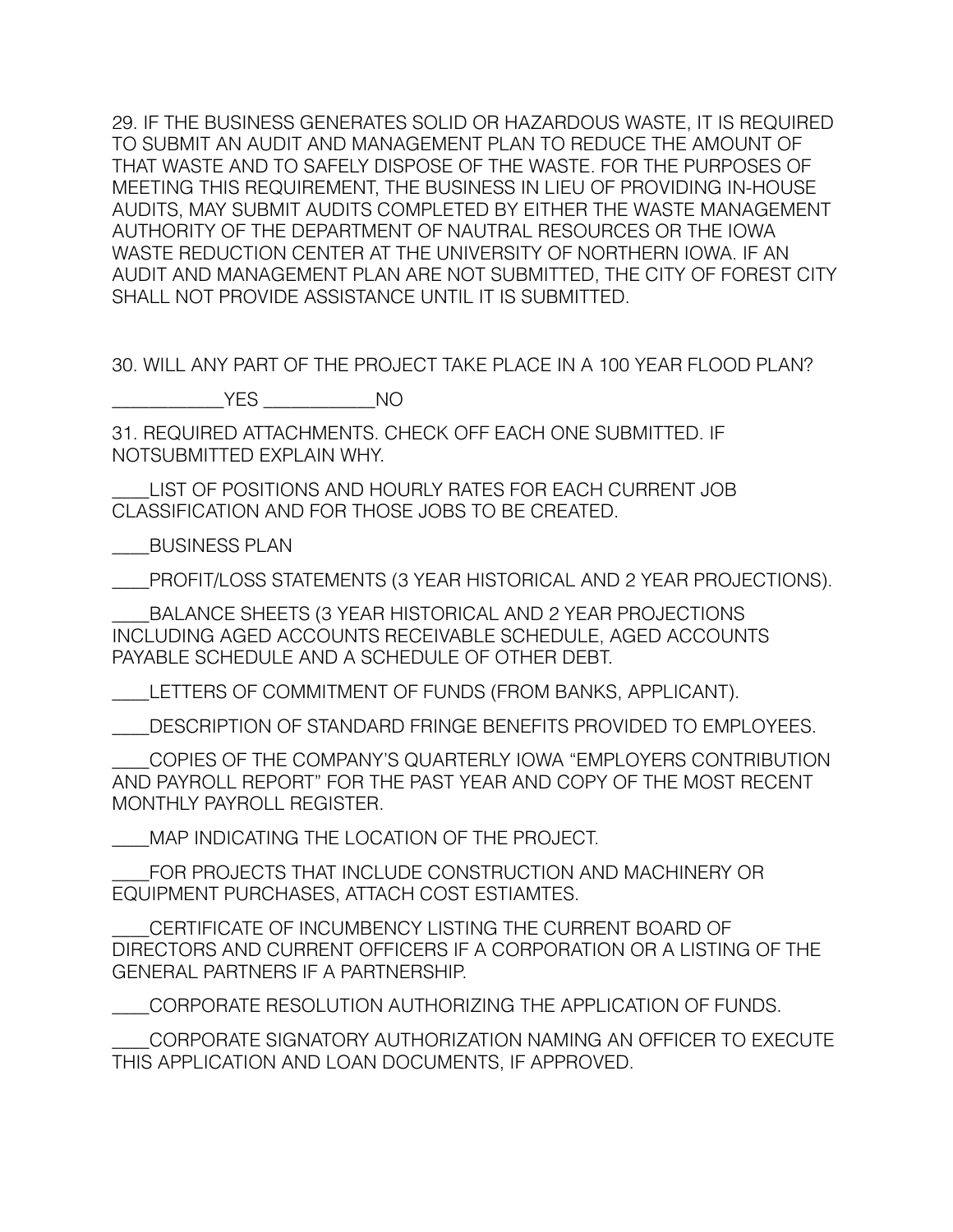\_\_\_\_FEDERAL IDENTIFICATION NUMBER\_\_\_\_\_\_\_\_\_\_\_\_\_\_\_\_\_\_\_\_\_\_\_\_\_\_\_\_\_\_\_\_\_\_\_\_\_\_\_\_\_\_\_\_\_

\_\_\_\_OTHER

32. EXPLANATION/OTHER COMMENTS:

NOTE: IF MORE SPACE IS NEEDED TO ANSWER ANY QUESTIONS, PLEASE ATTACH ADDITIONAL SHEETS.